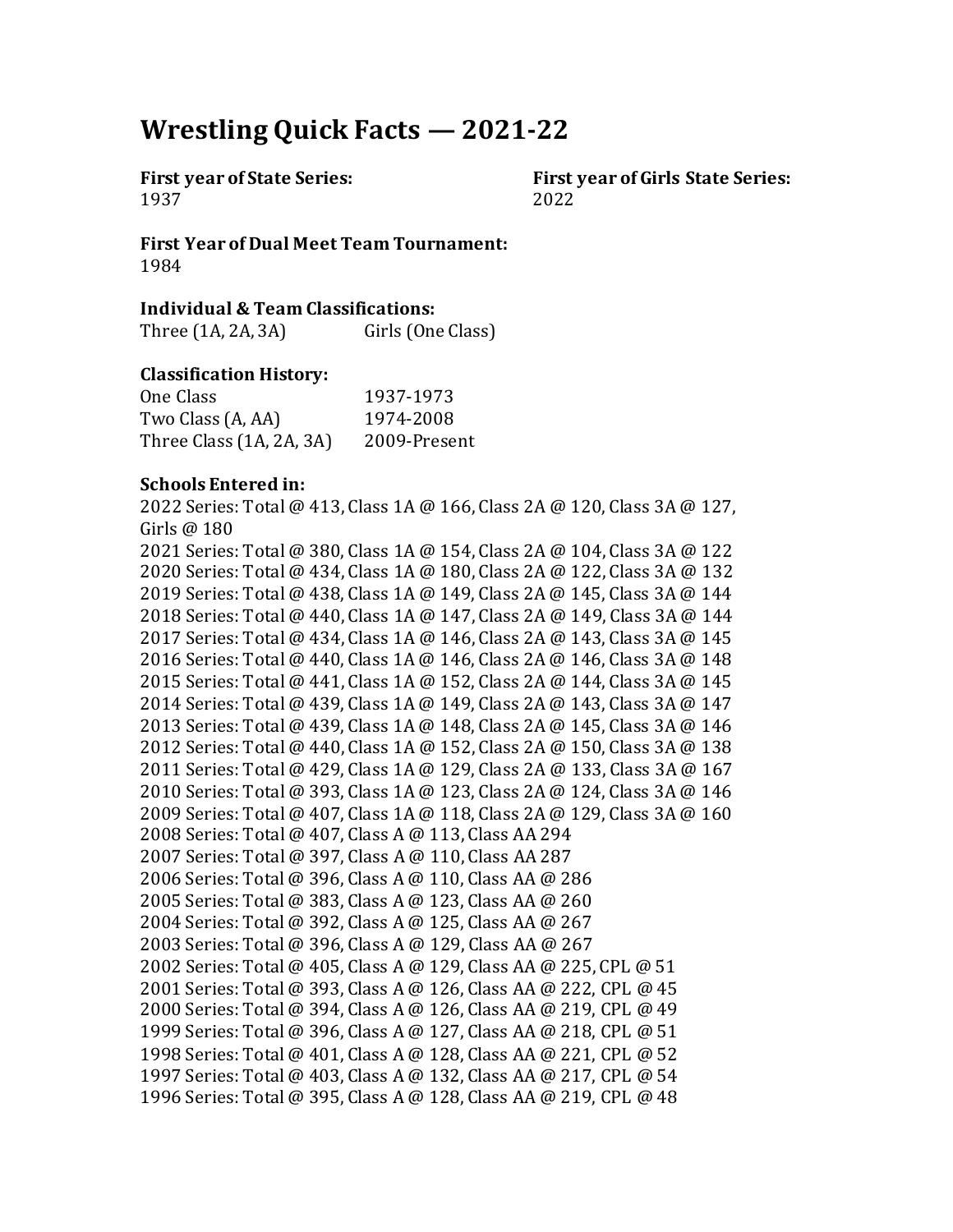1995 Series: Total @ 391, Class A @ 126, Class AA @ 217, CPL @ 48 1994 Series: Total @ 387, Class A @ 125, Class AA @ 218, CPL @ 44 1993 Series: Total @ 387, Class A @ 125, Class AA @ 219, CPL @ 43 1992 Series: Total @ 397, Class A @ 132, Class AA @ 220, CPL @ 45 1991 Series: Total @ 380, Class A @ 129, Class AA @ 219, CPL @ 32 1990 Series: Total @ 382, Class A @ 125, Class AA @ 225, CPL @ 32 1989 Series: Total @ 386, Class A @ 127, Class AA @ 227, CPL @ 32 \*Total Schools Entered Does Not Reflect Potential Late Entries or Withdrawals

#### **Weight Classes**

Boys Classes 1A, 2A and 3A: 106, 113, 120, 126, 132, 138, 145, 152, 160, 170,182, 195, 220, 285

Girls Classes: 100, 105, 110, 115, 120, 125, 130, 135, 140, 145, 155, 170, 190, 235

## **Levels of Competition (Individuals)**

Class 1A Regionals (16), Class 2A Regionals (16), and Class 3A Regionals (16) on Saturday, February 5th

Class 1A Sectionals (4), Class 2A Sectionals (4) and Class 3A Sectionals (4) on Friday-Saturday, February 11th - 12th

Girls Individual Sectionals on Friday – Saturday, February 11th - 12th

Combined (Classes 1A, 2A & 3A) State Final on Thursday-Saturday, February 17th-19th at State Farm Center, University of Illinois, Champaign

Girls Individual State Final – Friday and Saturday, February  $25<sup>th</sup>$  -  $26<sup>th</sup>$  at Grossinger Motors Arena, Bloomington

## **Levels of Competition (Teams)**

Class 1A Sectionals (4), Class 2A Sectionals (4) and Class 3A Sectionals (4) on Tuesday, February 22nd

Combined Classes 1A, 2A, and 3A State Final on Friday and Saturday, February 25<sup>th</sup> and 26th at Grossinger Motors Arena, Bloomington

## **Advancement (Individuals)**

Regional to Sectional: First, second and third place winners from each weight class advance in all classes.

Sectional to State Final: Classes 1A, 2A and Class 3A & Girls: First, second, third and fourth place finishers from each weight class in each sectional.

## **Advancement (Teams)**